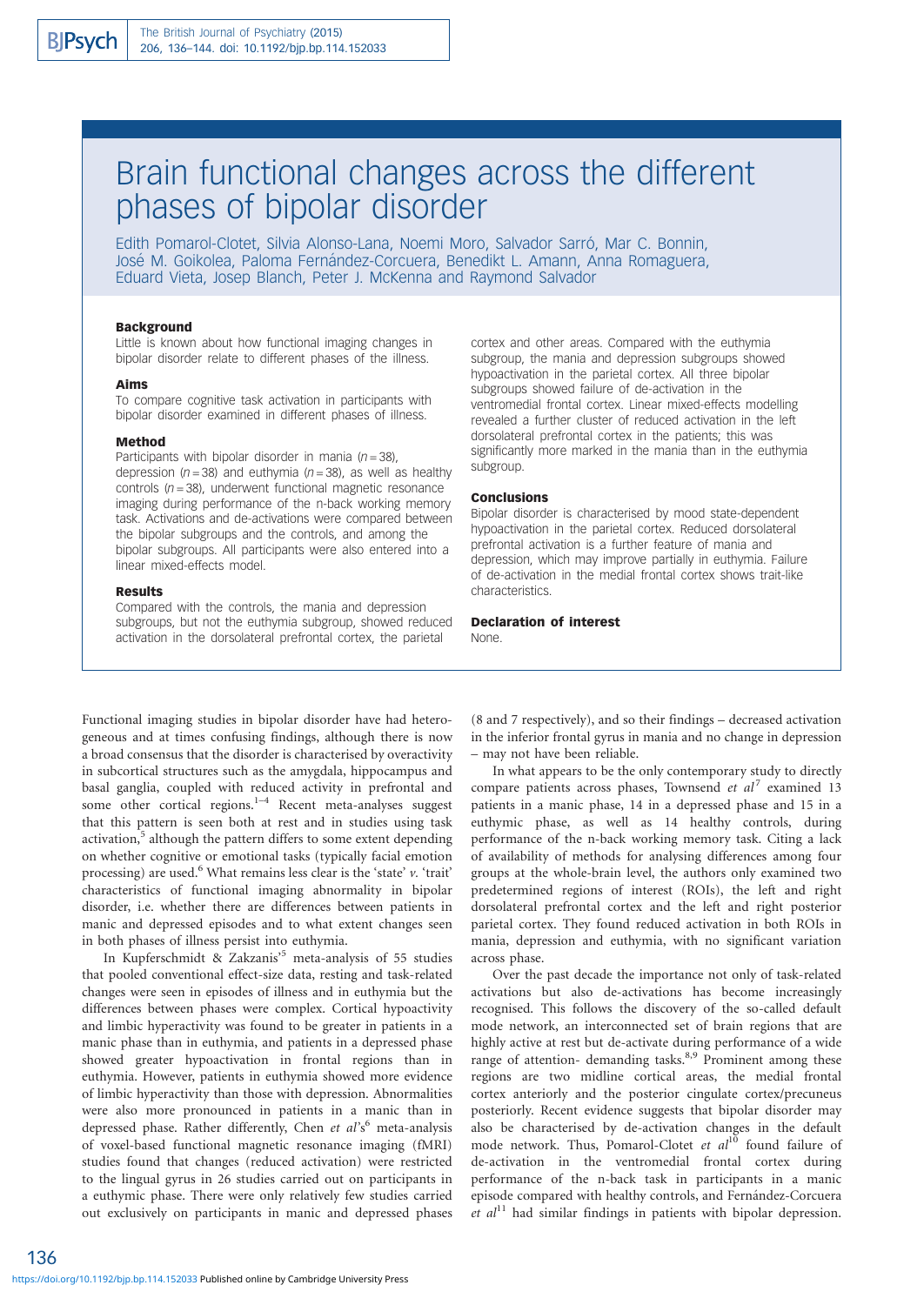Strakowski et al,<sup>12</sup> in contrast, found significantly greater de-activation in participants with first-episode mania compared with healthy controls in the bilateral posterior cingulate cortex. So far there has been only one study of patients in the euthymic phase: Allin et  $al^{13}$  found no changes in the medial frontal or lateral parietal nodes of the default mode network during performance of a paced verbal fluency task, but failure of de-activation was seen in the retrosplenial cortex and adjacent precuneate cortex, an area conforming reasonably closely to the posterior midline node.

The aim in this study was to examine whether task-related activations differed in patients in manic, depressed and euthymic bipolar phases, and also to further clarify the pattern of de-activation changes associated with the disorder. We used a cognitive task, the n-back working memory task, which has been found to be associated with functional imaging changes in both illness phases of bipolar disorder<sup>7,10,11</sup> and in euthymia (for a review see Cremaschi et  $al^{14}$ ), and which we have found to reliably produce de-activation in the territory of the default mode network.10,11,15,16 We used whole-brain voxel-based analysis and were able to take advantage of advances in fMRI methodology to carry out a conjoint analysis of the four groups of participants (i.e. the three bipolar disorder subgroups and the healthy control group).

## Method

## **Participants**

The patient sample was recruited from three hospitals in Barcelona, Benito Menni CASM, Hospital Clínic and Hospital General de Granollers. All patients met DSM-IV<sup>17</sup> criteria for bipolar disorder, made up of three subgroups, mania ( $n = 38$ , all type I), depression ( $n = 38$ , 32 type I and 6 type II) and euthymia  $(n=38,$  all type I). The participants in the mania subgroup were required to have a Young Mania Rating Scale (YMRS)<sup>18</sup> score  $\geq$  18 and those in the depression subgroup to have a score of  $\geq$  15 on the Hamilton Rating Scale for Depression (21-items, HRSD).<sup>19</sup> Participants in the euthymia subgroup were required to have had no episodes of illness for at least 3 months and a score on the HRDS-21 of  $\leq 8$  and YMRS of  $\leq 8$  at the time of scanning. All patients were right handed.

Patients were excluded if: (a) they were younger than 18 or older than 65 years, (b) they had a history of brain trauma or neurological disease, or (c) there was alcohol/substance misuse in the 12 months prior to participation. Patients who had undergone electroconvulsive therapy in the previous 12 months were also excluded.

In the mania subgroup, patients were taking the following medications: mood stabilisers (lithium  $n = 20$ ; other mood stabilisers  $n=5$ ; antidepressants ( $n=2$ ) and antipsychotics ( $n=28$ , second generation 21; first generation 2; combination 5); all medication data were missing for 1 patient. In the depression subgroup, patients were taking mood stabilisers (lithium  $n = 25$ ; other mood stabilisers  $n = 9$ ) and/or antidepressants ( $n = 22$ ) and antipsychotics ( $n = 20$ , all second generation). Most of the participants in the euthymia subgroup were on mood stabilisers (lithium  $n = 28$ ; other mood stabilisers  $n = 8$ ); some patients were taking antidepressants  $(n = 8)$  and some were also taking antipsychotics  $(n=21, \text{ all second generation}).$ 

A healthy control group ( $n = 38$ ) was recruited via poster and web-based advertisement in the hospital and local community, plus word-of-mouth requests from staff in the research unit. They met the same exclusion criteria as the bipolar group. They were interviewed and excluded if they reported a history of mental illness and/or treatment with psychotropic medication other than non-regular use of benzodiazepines or similar drugs for insomnia. They were also questioned about family history of mental illness and excluded if a first-degree relative had experienced symptoms consistent with major psychiatric disorder and/or had received any form of in- or out-patient psychiatric care. All were right handed.

All four groups were matched for age, gender and IQ, as estimated by the Word Accentuation Test (Test de Acentuación de Palabras, TAP),<sup>20</sup> a test requiring pronunciation of Spanish words whose accents have been removed. The TAP has been standardised against the Wechsler Adult Intelligence Scale  $(WAIS-III)^{21}$  and scores can be converted into full-scale IQ estimates.<sup>22</sup> Both the bipolar and control groups were also required to have a current IQ in the normal range (i.e.  $\geq$  70), as measured using four subtests of the WAIS-III: vocabulary, similarities, block design and matrix reasoning.

All participants gave written informed consent. The study was approved by the local research ethics committees.

#### Scanning procedure

While being scanned, individuals performed a sequential-letter version of the n-back task<sup>23</sup> in the scanner (Fig. 1). Two levels of memory load (1-back and 2-back) were presented in a blocked design manner. Each block consisted of 24 letters that were shown every 2 s (1 s on, 1 s off) and all blocks contained five repetitions (1-back and 2-back depending on the block) located randomly within the blocks. Individuals had to indicate repetitions by pressing a button. Four 1-back and four 2-back blocks were presented in an interleaved way, and between them a baseline stimulus (an asterisk flashing with the same frequency as the letters) was presented for 16 s. To identify which task had to be performed, characters were shown in green in 1-back blocks and in red in 2-back blocks. All participants first went through a training session outside the scanner.

Task performance was measured using the signal detection theory index of sensitivity (d') of ability to discriminate targets from non-targets.<sup>24</sup> Higher values of d'indicate better ability to discriminate between targets and distractors. Participants who had negative d' values in either or both of the 1-back and 2-back versions of the task, which suggests that they were not performing it, were a priori excluded from the study.

In each individual scanning session 266 volumes were acquired from a 1.5-T GE Signa scanner. A gradient-echo echoplanar imaging (EPI) sequence depicting the blood oxygenation level-dependent (BOLD) contrast was used. Each volume contained 16 axial planes acquired with the following parameters: repetition time  $(TR) = 2000$  ms, echo time  $(TE) = 20$  ms, flip angle 708, section thickness, 7 mm, section skip, 0.7 mm, in-plane resolution,  $3 \times 3$  mm. The first 10 volumes were discarded to avoid  $T_1$  saturation effects.

Individual fMRI analyses were performed with the FEAT module, included in FSL software (version 4.19 for Linux).<sup>25</sup> In the preprocessing phase, images were corrected for movement, co-registered and spatially filtered with a Gaussian filter (fullwidth at half maximum  $(FWHM) = 5 \text{ mm}$ ). To minimise unwanted movement-related effects, individuals with an estimated maximum absolute movement  $>3.0$  mm or an average absolute movement  $> 0.3$  mm were excluded from the study. General linear models were fitted to generate individual activation maps for the contrast comparing blocks of baseline with blocks of the 2-back level of the task. To further reduce the potential effect of movement, values of movement parameters were included as nuisance covariates in the fitting of individual linear models.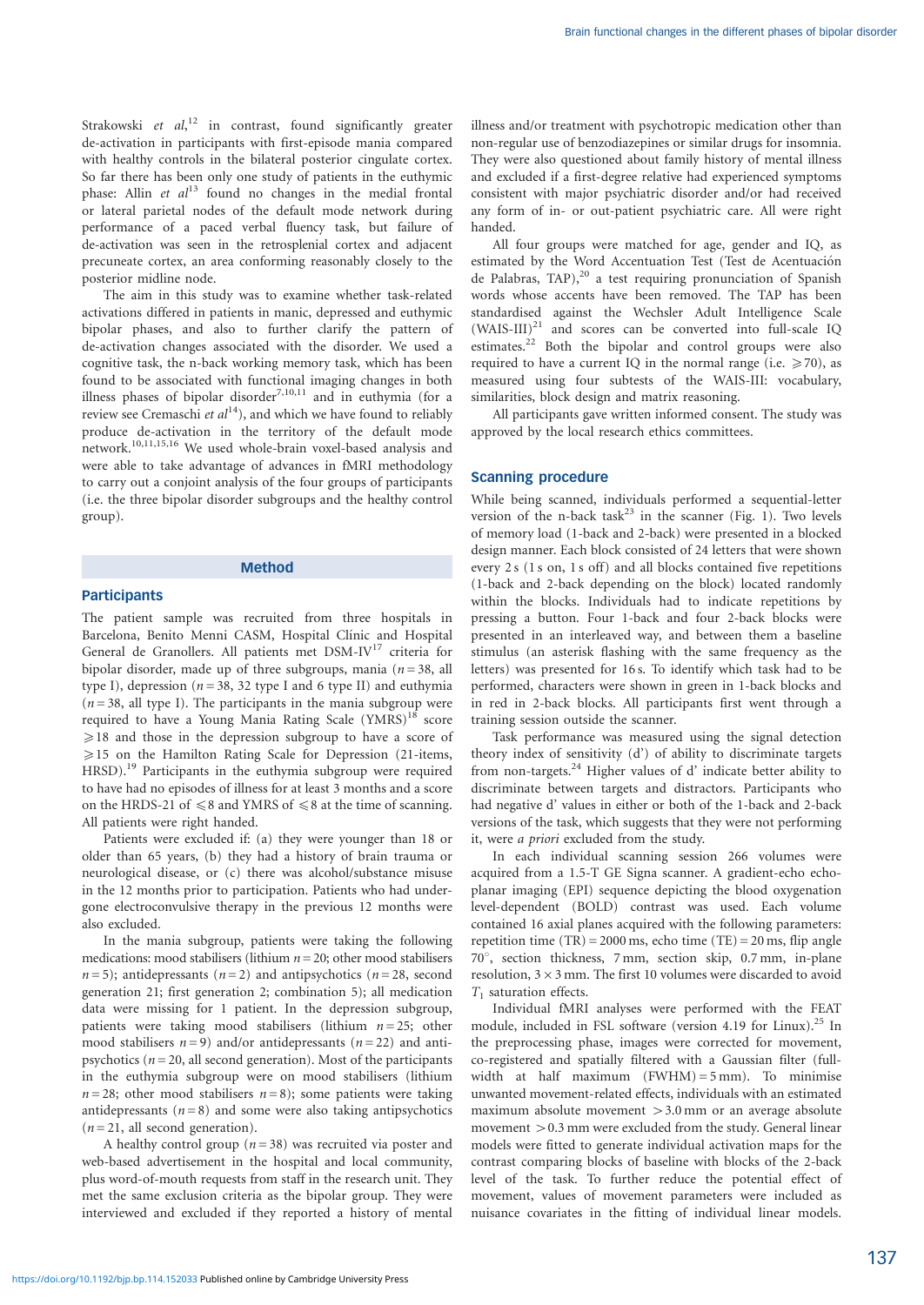

Fig. 1 Sequential-letter version of the n-back task with two levels of memory load, 1-back (black) and 2-back (blue).

Before the group analyses, images were normalised to a common stereotaxic space (Montreal Neurologic Institute (MNI) template).

# Group comparisons

The same FEAT module was used to fit a linear mixed-effects model including the baseline  $\nu$ . 2-back activation images for the four independent groups. Using this model, each bipolar subgroup was individually compared with the healthy controls. The bipolar subgroups were also compared with each other, i.e. mania  $\nu$ . euthymia, depression  $\nu$ . euthymia and mania  $\nu$ . depression. Statistical tests on these contrasts were carried out at the cluster level with a family-wise corrected P-value of 0.05 using Gaussian random field methods. The default threshold of  $z = 2.3$ was used to define the initial set of clusters.

Additionally, an ANOVA was run on all four groups together, using the same fitted linear mixed-effects model that defined clusters of difference between any of the four groups. Significant clusters were then taken as ROIs and were used to draw exploratory boxplots visualising the relative levels of activation/ de-activation for the four groups in areas of functional abnormality.

## Results

Demographic and clinical data on the bipolar and control groups are shown in Table 1. The groups were well-matched for age, gender and TAP-estimated IQ. However, the healthy control group had a higher mean current IQ than the bipolar subgroups, which was significant in the case of the mania and depression subgroups. The three bipolar subgroups did not differ significantly in duration of illness.

#### Performance on the n-back test

There were significant differences among the groups on both the 1-back version and the 2-back versions of the test  $(F = 6.66,$  $P<0.001$  and  $F = 12.74$ ,  $P<0.001$ , respectively). In the 1-back version, post hoc testing (Tukey HSD) indicated that the mania subgroup performed significantly more poorly than the control group (mean d' 3.36 (s.d. = 1.10) v. 4.34 (s.d. = 0.76),  $\lt$  0.001) as did the depression subgroup (mean d'  $3.75$  (s.d. = 1.17),  $P = 0.04$ ); however, the euthymia subgroup did not perform significantly differently from the control group (mean d' 3.91  $(s.d. = 1.11)$ ,  $P < 0.23$ ). Results were similar in the 2-back version, with the mania subgroup performing significantly worse than the control group (mean d' 2.02 (s.d. = 1.05) v. 3.22 (s.d. = 0.86),  $P<0.001$ ), and the depression subgroup performing worse than the control group (mean d' 2.28 (s.d. = 1.13),  $P < 0.001$ ); however, the performance of the euthymia subgroup did not differ from the

control group (mean d' 2.77 (s.d. = 0.90),  $P < 0.15$ ). Within the bipolar subgroups the only significant difference was between the mania and the euthymia subgroups ( $P = 0.006$ ).

#### Neuroimaging findings

As in previous studies by our group,  $10,11,15$  the 2-back v. baseline contrast delivered larger and more extensive activations and de-activations than the 1-back v. baseline contrast. Therefore, in what follows only the results for this contrast are reported.

Maps of mean activations for the three bipolar subgroups and the control group in the 2-back  $\nu$ . baseline contrast are shown in online Fig. DS1. Briefly, at  $P<0.05$  corrected, the healthy control group showed a pattern of bilateral activations in the anterior insula, the dorsolateral prefrontal cortex, and the precentral gyri, supplementary motor areas, cerebellum, thalamus, basal ganglia, and parts of the temporal and parietal cortex. They also showed de-activations: these were seen bilaterally in the medial frontal cortex, the amygdala, the hippocampus and adjacent cortical regions, the medial parietal cortex extending to primary visual areas, the posterior insula and the lateral parietal cortex.

Activations and de-activations in the mania, depression and euthymia subgroups followed a broadly similar pattern to that seen in the control group. However, the clusters were noticeably less extensive and less highly activated/de-activated, particularly in the mania and depression subgroups.

Comparisons between the individual subgroups and the healthy control group

Mania subgroup  $v$ . control group. As shown in Figure 2, at  $P$ <0.05 corrected, the mania subgroup showed significant failure of activation in bilateral clusters involving the dorsolateral prefrontal cortex, the parietal cortex and the precuneus (left: 12272 voxels, peak activation in Brodmann area (BA) 6/8, MNI  $(-30, -2, 62)$ , z-score = 5.06,  $P = 7.13 \times 10^{-17}$ ; right: 1477 voxels, peak activation in BA 6/8, MNI (24, 6, 58), z-score = 5.29,  $P = 0.002$ ). Clusters of reduced activation were also seen in the basal ganglia and thalamus bilaterally (right: 1409 voxels, peak activation in MNI (18, 8, 16),  $z$ -score = 4.1,  $P = 0.002$ ); left: 1208 voxels, peak activation in MNI  $(-18, -10, 18)$ , z-score = 3.87,  $P = 0.006$ ) and the cerebellum (right: 1654 voxels, peak activation in MNI (30,  $-44$ ,  $-32$ ),  $z$ -score = 4.21,  $P = 0.0008$ ; left: 1259 voxels, peak activation in MNI ( $-44$ ,  $-70$ ,  $-10$ ), z-score = 3.87,  $P = 0.005$ ).

The mania subgroup also showed failure of de-activation in the ventromedial prefrontal cortex relative to the control group (2605 voxels, peak activation in MNI ( $-2$ , 46,  $-28$ ), z-score = 4.73,  $P = 1.87 \times 10^{-5}$ ).

138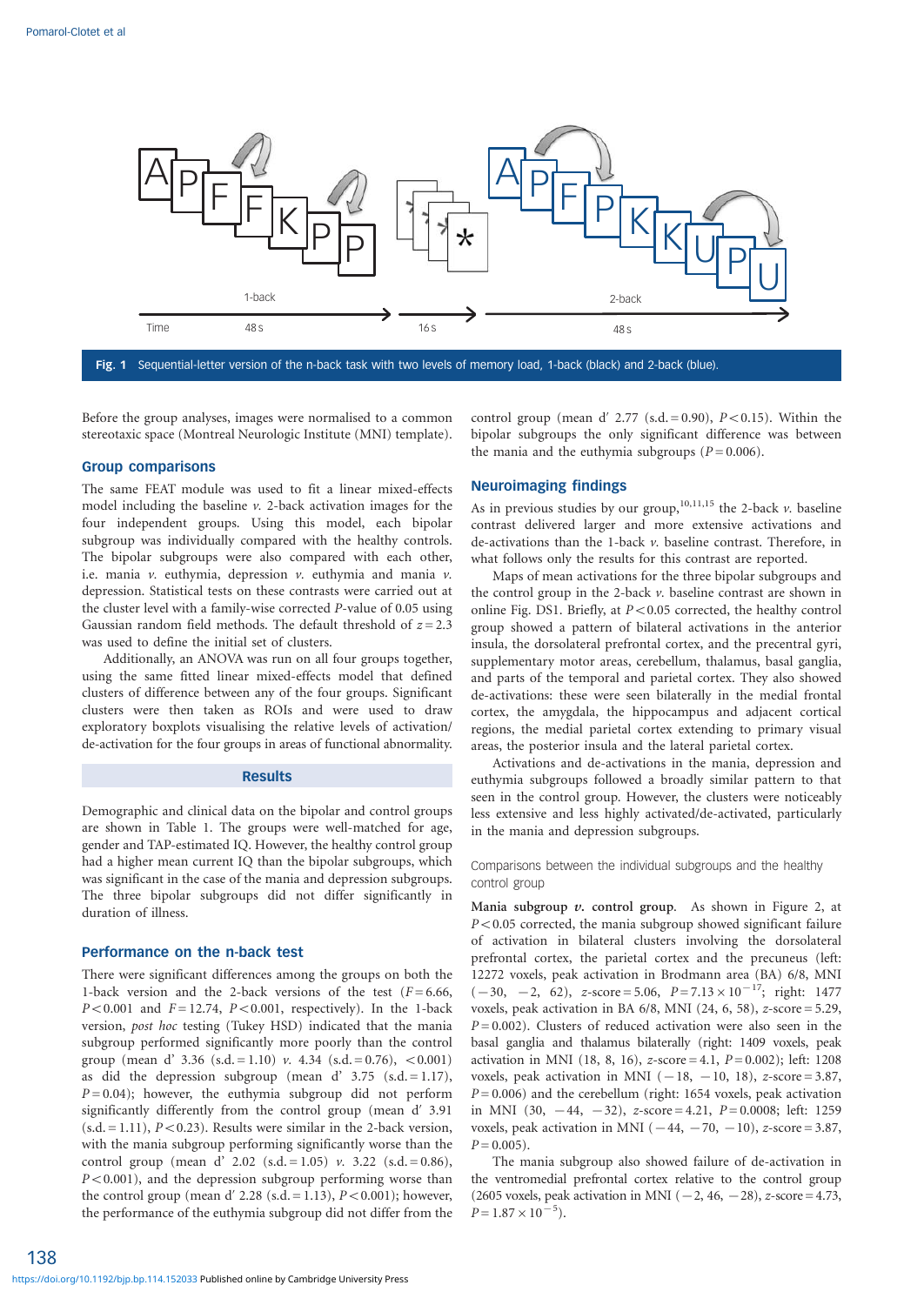| Demographic and clinical characteristics of bipolar subgroups and control group<br>Table 1 |                               |                                    |                                  |                              |        |          |       |         |                      |
|--------------------------------------------------------------------------------------------|-------------------------------|------------------------------------|----------------------------------|------------------------------|--------|----------|-------|---------|----------------------|
|                                                                                            | Mania<br>subgroup<br>$(n=38)$ | Depression<br>subgroup<br>$(n=38)$ | Euthymia<br>subgroup<br>$(n=38)$ | Control<br>group<br>$(n=38)$ | F      | $\chi^2$ | KW    | P       | Post<br>hoc          |
| Age, years: mean (s.d.)                                                                    | 39.74 (11.36)                 | 39.89 (10.39)                      | 40.00 (8.78)                     | 39.68 (8.88)                 | 0.01   |          |       | 0.99    |                      |
| Gender, men/women: n                                                                       | 18/20                         | 17/21                              | 17/21                            | 18/20                        |        | 0.11     |       | 0.99    |                      |
| TAP, mean (s.d.)                                                                           | 22.75 (4.52)                  | 22.47 (4.85)                       | 23.67 (3.15)                     | 22.71 (3.28)                 | 0.62   |          |       | 0.60    |                      |
| TAP FISQ, mean (s.d.)                                                                      | 101.81 (8.65)                 | 101.33 (9.39)                      | 103.50 (6.02)                    | 101.66 (6.21)                | 0.57   |          |       | 0.63    |                      |
| WAIS-III, mean (s.d.)                                                                      | 95.15 (14.28)                 | 93.17 (15.05)                      | 97.47 (13.87)                    | 105.61 (14.59)               | 5.06   |          |       | 0.002   | M, D < C             |
| Duration of illness, years:<br>mean (s.d.)                                                 | 11.59 (11.67)                 | 14.51 (10.17)                      | 13.03 (7.28)                     | N/A                          | 0.81   |          |       | 0.45    |                      |
| YMRS score, mean (s.d.)                                                                    | 21.84 (3.67)                  | 1.29(2.24)                         | 1.41(1.88)                       | N/A                          | 717.81 |          |       | < 0.001 | D, E < M             |
| HRSD score, mean (s.d.)                                                                    | 4.14(3.65)                    | 22.13 (4.03)                       | 2.73(2.18)                       | N/A                          | 383.07 |          |       | < 0.001 | M, E < D             |
| CGI score mean (s.d.)                                                                      | 4.66(0.72)                    | 4.51(0.65)                         | 2.06(1.03)                       | N/A                          |        |          | 60.39 | < 0.001 | M, D>E               |
| GAF score, mean (s.d.)                                                                     | 45.81 (11.05)                 | 44.77 (11.90)                      | 76.78 (11.17)                    | N/A                          | 84.43  |          |       | < 0.001 | M, D <e< td=""></e<> |
| History of psychosis, yes/no: n                                                            | 30/8                          | $24/10*$                           | 30/8                             | N/A                          |        | 1.31     |       | 0.52    |                      |

M, mania subgroup; D, depression subgroup; C, control group; E, euthymia subgroup; KW, Kruskal-Wallis; TAP, Word Accentuation Test (Test de Acentuación de Palabras); TAP\_FISQ,<br>TAP-estimated Full-Scale IQ; WAIS-III, Wechsle

Depression subgroup  $v$ . control group. Once again the patients showed a pattern of hypo-activation in the bilateral dorsolateral prefrontal cortex extending to the basal ganglia and thalamus (4415 voxels, peak activation in MNI  $(-32, -2, 50)$ , z-score = 4.71,  $P = 1.9 \times 10^{-14}$ ; in the bilateral parietal cortex and precuneus (2687 voxels, peak activation in MNI  $(8, -64, 62)$ , z-score = 4.86,  $P = 1.3 \times 10^{-5}$ ); and in the cerebellum (2707 voxels, peak activation in MNI ( $-32, -54, -30$ ), z-score = 4.89,  $P = 1.2 \times 10^{-5}$ ). Like the

mania subgroup, the depression subgroup also showed failure of de-activation in the ventromedial prefrontal cortex, (4415 voxels, peak activation in MNI (0, 46,  $-20$ ), z-score = 4.68,  $P = 5.9 \times 10^{-8}$ ) (Fig. 2).

Euthymic subgroup  $v$ . control group. In contrast to the other two groups, the euthymia subgroup did not show any clusters of reduced activation compared with the control group. However,



Fig. 2 Brain clusters showing statistically significant differences in the 2-back v. baseline contrast (at  $P<0.05$  corrected) among the three bipolar subgroups compared with the controls. (a) Mania subgroup v. control group; (b) depression subgroup v. control group; and (c) euthymia subgroup v. control group. The right side of the image is the right side of the brain.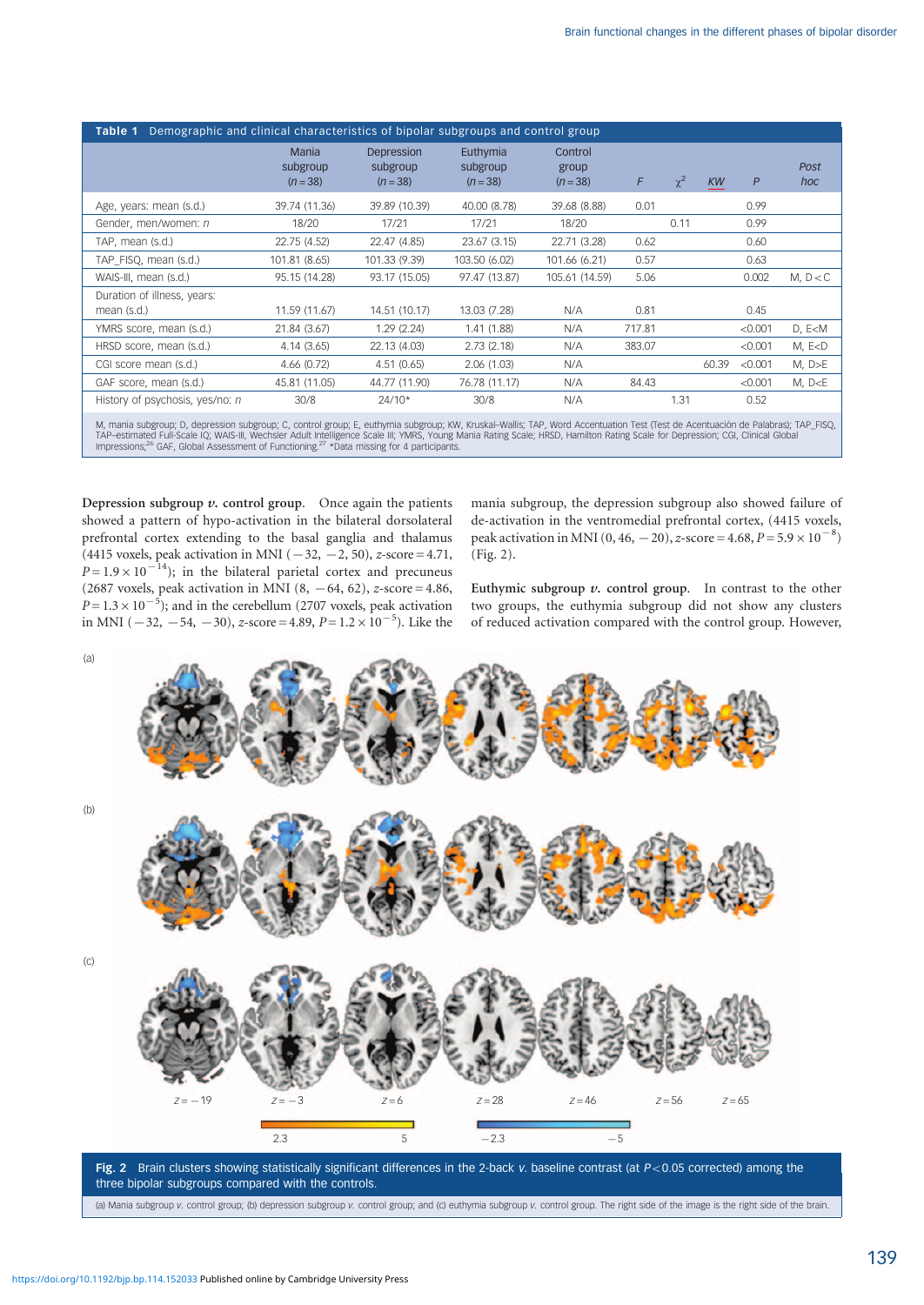failure of de-activation was again seen in the ventromedial frontal cortex (3511 voxels, with peak activation in BA 25, MNI ( $-6$ , 16,  $-10$ ), z-score = 4.12,  $P = 1.31 \times 10^{-6}$  (Fig. 2).

Since the mania and depression subgroups showed significantly worse n-back task performance than the healthy control group, we repeated these comparisons including performance as a covariate. Although there was a reduction in the area of some of the clusters found, for the most part they were still evident in the same locations. The findings are shown in online Fig. DS2.

## Comparisons within the bipolar subgroups

Mania  $v$ . euthymia subgroup. The mania subgroup showed two clusters of significantly reduced activation compared with the euthymia subgroup. These were symmetrically located in the left and right dorsal parietal cortex and precuneus. The cluster on the left had a larger extension (2229 voxels, peak activation in BA 40, MNI ( $-46$ ,  $-42$ , 56), z-score = 3.93,  $P = 7.83 \times 10^{-5}$ ), than that on the right (1368 voxels, peak activation in BA 7, MNI (26,  $-50$ , 56), z-score = 3.9,  $P = 2.97 \times 10^{-3}$ ). The findings are shown in Fig. 3.

Depression  $v$ . euthymia subgroup. Results for this comparison were similar to those for the mania  $\nu$ . euthymia contrast. Once again the depression subgroup showed significantly reduced activation in the dorsal parietal cortex and precuneus. This time, however, the reduction was unilateral, being seen only on the right (982 voxels, peak activation in BA 40, MNI (40,  $-44$ , 56), z-score = 3.95,  $P = 0.02$ ). The findings are also shown in Fig. 3.

Mania  $v$ . depression subgroup. No significant differences in levels of activation or de-activation were found between these two phases of illness. For the comparison between the mania and euthymia subgroups, the only pair-wise comparison where the two groups differed significantly in n-back performance, the analysis was repeated adding d' as a covariate. The results remained similar. The findings are shown in online Fig. DS2.

## Four-group ANOVA and ROI analysis

Results from the ANOVA including the three bipolar subgroups and the control group are shown in Fig. 4. Four clusters of significant difference between at least one group and the others were found. Two of the clusters were symmetrically located in the left and right dorsal parietal cortex, similar to the significant clusters found in the mania  $\nu$ . euthymia and in the depression v. euthymia contrasts (right: 1582 voxels, peak activation in MNI (40,  $-46$ , 56), z-score = 4.05, P = 0.001; left 1118 voxels, peak activation in MNI  $(-58, -40, 54)$ , z-score = 4.17,  $P = 0.009$ ). Boxplots of mean activations in ROIs based on these two clusters indicated significantly reduced levels of activation in both phases of illness compared with euthymia and the control group. However, the euthymia subgroup did not differ significantly from the control group in either of the clusters (see online Table DS1 for details of the means, standard deviations and significance levels).

A third cluster, also found in the individual analyses, was located in the ventromedial frontal cortex (1943 voxels, peak activation in MNI ( $-2$ , 46,  $-28$ ), z-score = 5.06, P = 0.0002). The accompanying boxplots indicate significantly lower for the mania, depression and euthymia subgroups than the de-activation control group.

This analysis also produced a new cluster. This was located in the left dorsolateral prefrontal cortex (1256 voxels, peak activation in BA 6, MNI  $(-34, -2, 54)$ , z-score = 4.32, P = 0.005). As can be seen from the boxplots, there was significantly reduced activation in the mania, depression and euthymia subgroups compared with the control group. The mania subgroup also showed significantly reduced activation compared with the euthymia subgroup.

#### **Discussion**

# Main findings

The analyses carried out in this study provide evidence that bipolar disorder is characterised by both mood-state-dependent and mood-state-independent functional imaging abnormalities.

 $(b)$ 

(a)



Fig. 3 Brain clusters showing statistically significant differences in the 2-back v. baseline contrast (at P<0.05 corrected) in the mania and depression subgroups compared with the euthymia subgroup.

(a) Mania v. euthymia subgroup and (b) depression v. euthymia subgroup. No differences were found when the mania subgroup were compared with the depression subgroup.<br>The right side of the image is the right side of the bra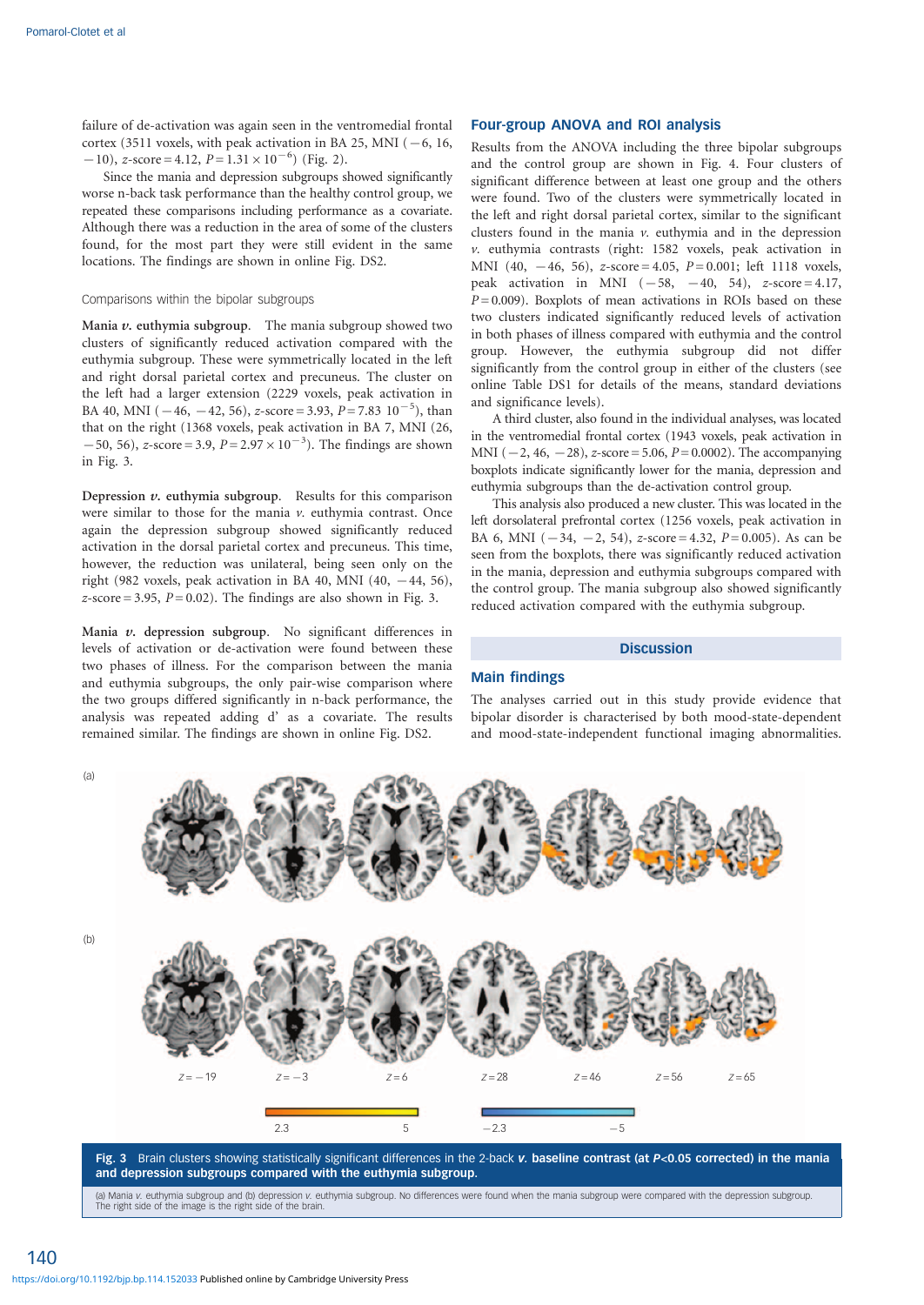30 –



The first three clusters, left parietal (a), right parietal (b) and left dorsolateral frontal (c) were regions of activation in the control group; the fourth in the ventromedial and<br>orbitofrontal cortex (d) was a region wh

Reduced activation in the dorsal parietal cortex was seen in both mania and depression but not in euthymia. Reduced activation was also seen in the dorsolateral prefrontal cortex, but here the changes showed a more complicated relationship with phase of illness – activation was reduced across all three phases of illness, although with greater reductions in mania (but not depression) than in euthymia. On the other hand, failure of de-activation in the medial frontal cortex was seen in all three illness phases and so seems to represent a trait-like abnormality.

(a)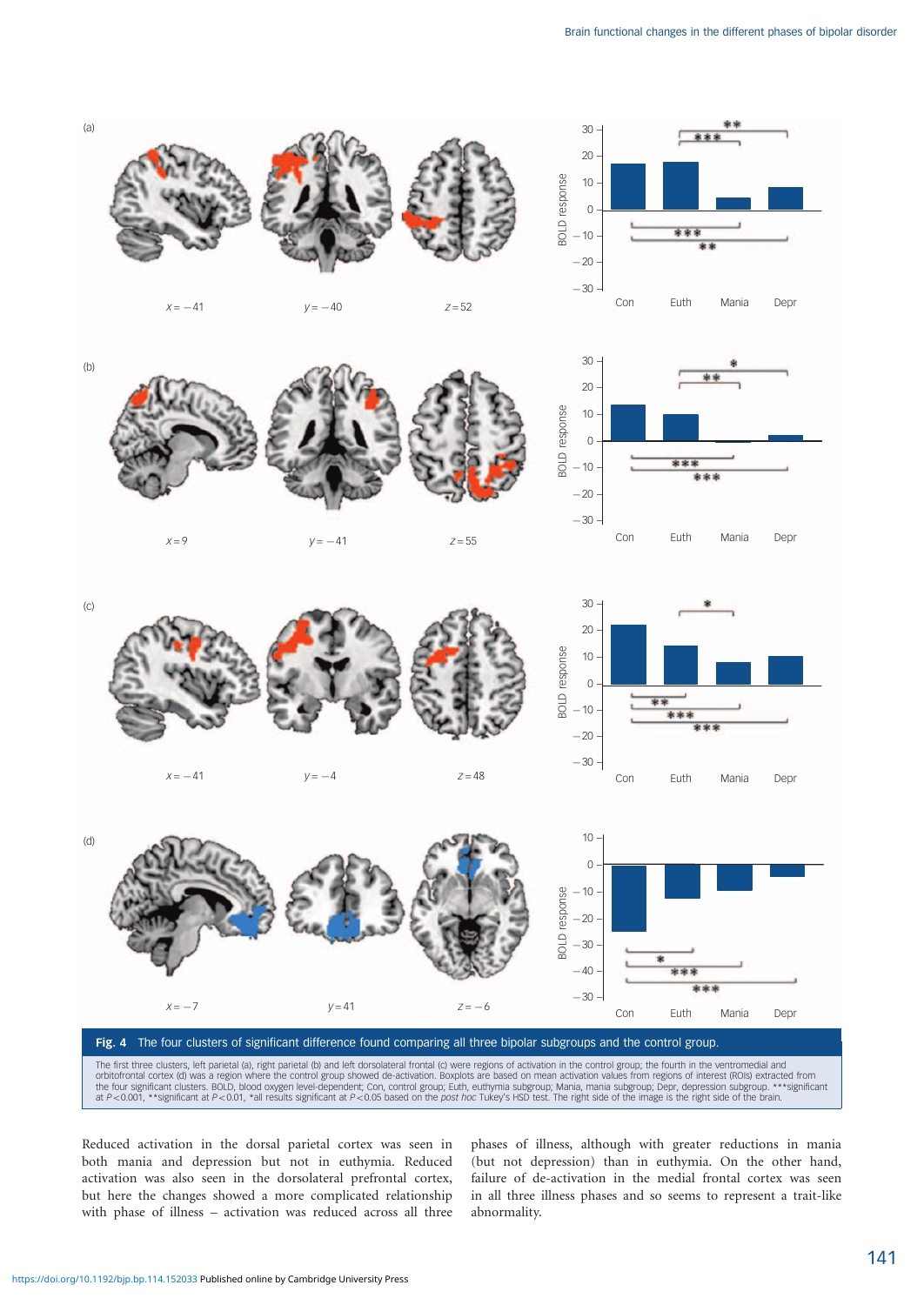#### Changes in the dorsal parietal and dorsolateral prefrontal cortex

Our finding of mood-state dependent changes in the dorsal parietal cortex is unexpected – this region was not identified in either Kupferschmidt & Zakzanis's<sup>5</sup> or Chen et alg<sup>6</sup> meta-analyses, including in their subanalyses directed to mood state. One possible explanation for this relates to the fact that the parietal cortex forms part of the 'working memory network' activated the n-back task,<sup>28</sup> and, although both meta-analyses pooled data from studies using a range of different cognitive tasks, relatively few of them employed the n-back or other working memory tasks (10/32 and 7/29 respectively). Among studies that did use the n-back task, Pomarol-Clotet et  $al^{10}$  found reduced activation in the parietal cortex along with other parts of the working memory network in patients in a manic phase, and Fernández-Corcuera et  $al<sup>11</sup>$  had similar results in bipolar depression (it should be noted that both these studies were carried out on samples that overlapped with the present study). With respect to euthymia, Cremaschi et  $al^{14}$  reviewed eight studies using the n-back task in this phase of illness and found reduced parietal activation only in one of them (Townsend et  $al^7$  – discussed further below); there no differences between patients and controls in three of the studies and three found increased activation. Accordingly, the literature to date provides some support for mood state-related differences in this region during performance of this cognitive task.

If this explanation is correct, it might be expected that a different pattern of mood-state dependent changes would be found if other tasks were used. Some support for this view comes from a study by Chen et al.<sup>29</sup> They scanned 12 patients with bipolar disorder during performance of a facial emotion identification task, first when they were in a manic episode and then again when they had become euthymic. Twelve healthy controls were also scanned twice. A significant group  $\times$  time interaction was found in the right amygdala and hippocampus, which was the result of increased activation in the patients when they were euthymic. (It should be noted that the authors used a mask restricting the analysis to brain regions involved in emotional processing and so the possibility of changes in other regions cannot be ruled out.)

We also found reduced activation in the dorsolateral prefrontal cortex, which showed ambiguous evidence of state-like characteristics. It did not appear in any of the contrasts between pairs of bipolar subgroups, but emerged in the ANOVA comparing all three bipolar subgroups and the controls. Reduced prefrontal cortex activation has been a regular finding in bipolar disorder, although it has mainly been documented in the orbitofrontal cortex,  $30-32$  the ventrolateral prefrontal cortex<sup>33</sup> and the frontal pole<sup>34,35</sup> perhaps reflecting the nature of the tasks used in these studies – the go/no-go task, the Stroop task and a gambling task. Consistent with such an interpretation, all of a small number of studies that have used working memory tasks have found reduced activation in or close to the dorsolateral prefrontal cortex in mania,<sup>10</sup> depression<sup>11</sup> and euthymia.<sup>36-38</sup>

The study of Townsend et al,  $\bar{7}$  described in the introduction, is the only other study to date that has examined patients in all three illness phases during performance of the n-back task. Their findings were quite different to ours in that they failed to find significant variation across phase in either the parietal cortex or the dorsolateral prefrontal cortex, although activation was reduced in all three patient groups compared with controls. There are two potential reasons why these authors may have failed to detect differences across phase, however. First, at 13–15 per group, the sample sizes may have been too small to detect differences, particularly when it is considered that between-patient differences are likely to be more subtle than those between patients and healthy controls. Second, group comparisons were carried out at the ROI rather than the whole brain level. Here it is noteworthy that, rather than using anatomically defined ROIs, the authors employed a 5 mm sphere around the maximally activated voxels in each bilateral region. It seems possible that this might have resulted in ROIs that favoured finding differences between patients and controls, but were not optimally located to detect differences between phases.

The activation changes between illness and euthymia we found in the dorsal parietal cortex, and more equivocally between mania and euthymia in the dorsolateral prefrontal cortex, could have reflected either the obvious symptomatic differences between the two states, or alternatively improvement in cognitive function taking place with recovery. Of the two, the latter seems intuitively more likely, given that we used a cognitive as opposed to an emotional task. A cautionary note needs to be sounded here, however, because the view that cognitive impairment in depression and mania normalises with clinical recovery<sup>39</sup> is almost certainly an oversimplification. On the one hand, it is now accepted that cognitive impairment is also seen in a proportion of patients in euthymia (see, for example, Robinson & Ferrier<sup>40</sup>). On the other, the few studies that have directly compared the degree of impairment in different phases of illness have not found evidence that it is substantially less marked in euthymia (for example see Martinez-Aran et  $al^{41}$ ).

#### Failure of de-activation in the medial frontal cortex

The final finding of this study was that failure of de-activation in the medial frontal cortex distinguished the patients from the controls but was present to a similar degree in all three phases of illness. This finding is in line with those of our previous studies in mania $10$  and bipolar depression, $11$  although not with that of Strakowski et  $al^{12}$  in patients in a first-episode of mania. Calhoun et  $al^{42}$  additionally found failure of de-activation that affected particularly the medial frontal cortex in a mixed group of patients with bipolar disorder. Potentially also relevant here is a finding from Chen et al's<sup>6</sup> meta-analysis of whole-brain voxel-based studies. This found the medial frontal cortex to be a site of increased activation compared with controls, and this continued to be seen in the subanalysis of the euthymia group. It is quite possible that this finding could actually represent failure of de-activation in the patients, since hyperactivation and failure of de-activation can give similar findings when conventional subtractive analysis is carried out (see Gusnard & Raichle<sup>43</sup> for a detailed explanation).

### Implications and limitations

This study found that brain functional changes in bipolar disorder can be divided into those that are state-related and those that have more enduring, trait-like characteristics. The parietal cortex, an area that is implicated in working memory performance, showed evidence of belonging to the former category. Failure of de-activation in the medial frontal cortex, and so by implication default mode network dysfunction, appeared to fall into the latter. The dorsolateral prefrontal cortex showed a combination of both characteristics, exhibiting reduced activation in both phases of active illness but without fully normalising between episodes.

Our study has some limitations that should be acknowledged. Most notably, the patients were taking medication, which differed in dosage and type in the different phases of illness. We studied unselected patients with bipolar disorder: most but not all had type I illness, but we did not preselect patients with non-psychotic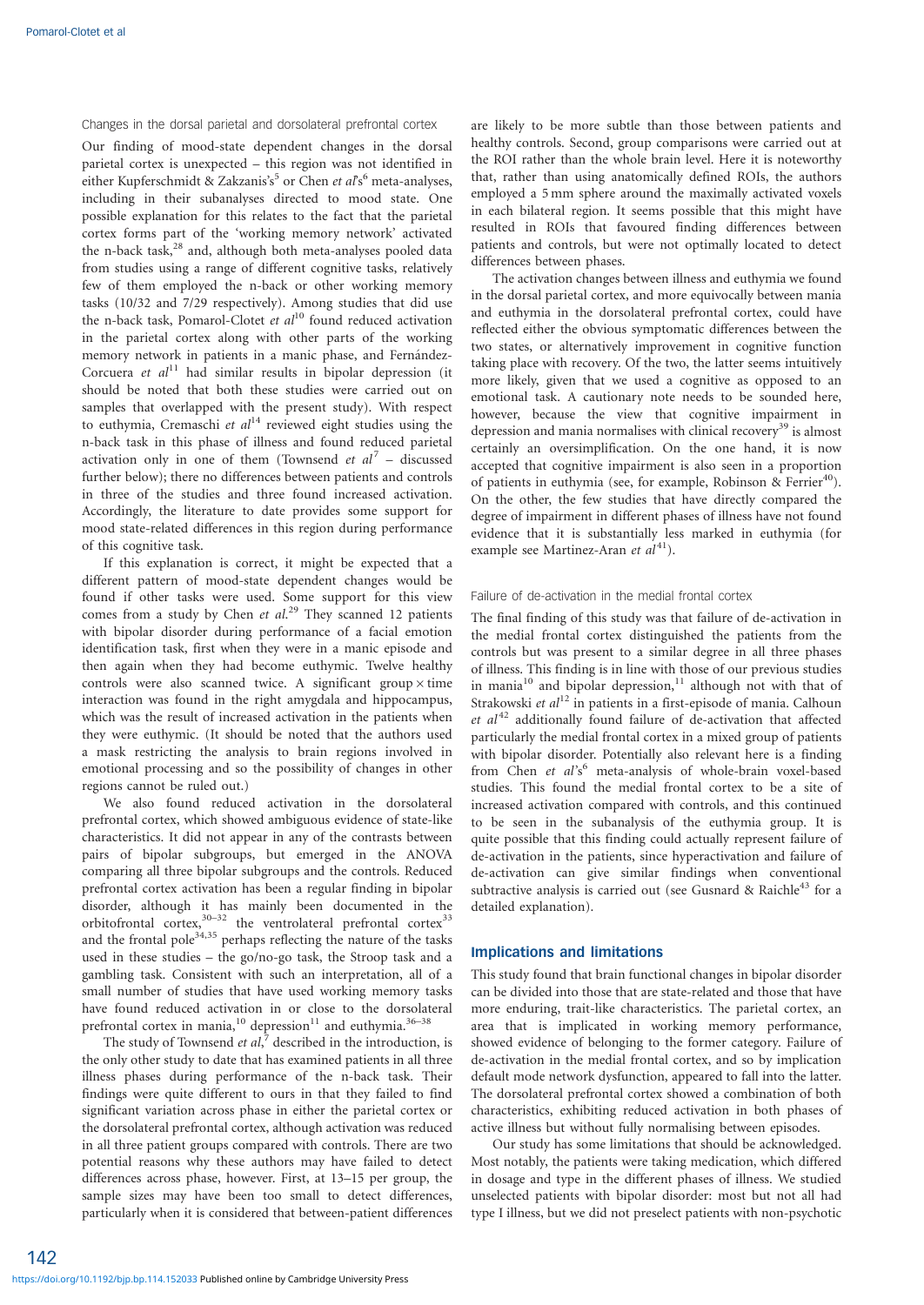forms of illness. Additionally, the cross-sectional nature of the study means it may be susceptible to unknown, but potentially relevant, sampling biases.

Edith Pomarol-Clotet, MD, PhD, Silvia Alonso-Lana, BSc, FIDMAG, Germanes Hospitalàries, Barcelona and Centro de Investigación Biomédica en Red de Salud<br>Mental (CIBERSAM), Spain; **Noemi Moro**, MD, FIDMAG, Germanes Hospitalàries and Benito Menni Complex Assistencial en Salut Mental, Barcelona, Spain; Salvador Sarró, MD, FIDMAG, Germanes Hospitalàries, Barcelona and Centro de Investigación Biomédica en Red de Salud Mental (CIBERSAM), Spain: Mar C. Bonnin, BSc José M. Goikolea, MD, Centro de Investigación Biomédica en Red de Salud Mental (CIBERSAM) and Bipolar Disorder Program, Institute of Neuroscience, Hospital Clínic,<br>University of Barcelona, IDIBAPS, Barcelona, Spain; **Paloma Fernandez-Corcuera,** MD, Germanes Hospitala`ries and Benito Menni Complex Assistencial en Salut Mental, Barcelona, Spain; Benedikt L. Amann, MD, PhD, Anna Romaguera, MD, FIDMAG, Germanes Hospitalàries, Barcelona, Spain and Centro de Investigación Biomédica en Red de Salud Mental (CIBERSAM), Spain; Eduard Vieta, MD, PhD, Centro de Investigación Biomédica en Red de Salud Mental (CIBERSAM) and Bipolar Disorder Program, Institute of Neuroscience, Hospital Clínic, University of Barcelona, IDIBAPS, Barcelona, Spain; Josep Blanch, MD, Hospital Sant Joan de Déu Infantil, Barcelona, Spain; **Peter J. McKenna,** MRCPsych, **Raymond Salvador**, PhD, FIDMAG,<br>Germanes Hospitalàries, Barcelona, Spain and Centro de Investigación Biomédica en Red de Salud Mental (CIBERSAM), Spain

Correspondence: Edith Pomarol-Clotet, FIDMAG, Germanes Hospitalàries, Benito Menni CASM, C/. Dr. Antoni Pujadas 38, 08830 Sant Boi de Llobregat, Barcelona. Email: epomerol-clotet@fidmag.com

First received 28 Oct 2013, final revision 28 May 2014, accepted 6 Aug 2014

#### Funding

This work was supported by (a) the Centro de Investigación Biomédica en Red de Salud Mental (CIBERSAM); (b) several grants from the Instituto de Salud Carlos III (Miguel Servet Research Contract to E.P.-C. (CP10/00596), to B.A. (CP06/00359) and to R.S. (CP07/00048); intensification grant to S.S. (10/231) and to P.J.M. (12/325); PhD grant to S.A.-L. (FI11/00221); project grants to R.S. (PI05/1874 and PI10/01071); (c) the Comissionat per a Universitats i Recerca del DIUE from the Catalonian Government (grants 2009 SGR211 and 2009 SGR1022).

## References

- 1 Strakowski SM, Delbello MP, Adler CM. The functional neuroanatomy of bipolar disorder: a review of neuroimaging findings. Mol Psychiatry 2005; 10: 105–16.
- 2 Green MJ, Cahill CM, Malhi GS. The cognitive and neurophysiological basis of emotion dysregulation in bipolar disorder. J Affect Disord 2007; 103: 29–42.
- 3 Savitz J, Drevets WC. Bipolar and major depressive disorder: neuroimaging the developmental-degenerative divide. Neurosci Biobehav Rev 2009; 33: 699–771.
- 4 Strakowski SM, Adler CM, Almeida J, Altshuler LL, Blumberg HP, Chang KD, et al. The functional neuroanatomy of bipolar disorder: a consensus model. Bipolar Disord 2012; 14: 313–25.
- 5 Kupferschmidt DA, Zakzanis KK. Toward a functional neuroanatomical signature of bipolar disorder: quantitative evidence from the neuroimaging literature. Psychiatry Res 2011: 193: 71-9.
- 6 Chen CH, Suckling J, Lennox BR, Ooi C, Bullmore ET. A quantitative meta-analysis of fMRI studies in bipolar disorder. Bipolar Disord 2011; 13: 1–15.
- 7 Townsend J, Bookheimer SY, Foland-Ross LC, Sugar CA, Altshuler LL. fMRI abnormalities in dorsolateral prefrontal cortex during a working memory task in manic, euthymic and depressed bipolar subjects. Psychiatry Res 2010;  $182.22 - 9$
- 8 Raichle ME, MacLeod AM, Snyder AZ, Powers WJ, Gusnard DA, Shulman GL. A default mode of brain function. Proc Natl Acad Sci U S A 2001; 98: 676–82.
- 9 Buckner RL, Andrews-Hanna JR, Schacter DL. The brain's default network: anatomy, function, and relevance to disease. Ann N Y Acad Sci 2008; 1124: 1–38.
- 10 Pomarol-Clotet E, Moro N, Sarro S, Goikolea JM, Vieta E, Amann B, et al. Failure of de-activation in the medial frontal cortex in mania: evidence for default mode network dysfunction in the disorder. World J Biol Psychiatry 2012; 13: 616–26.
- 11 Fernandez-Corcuera P, Salvador R, Monte GC, Salvador Sarró S, Goikolea JM, Amann B, et al. Bipolar depressed patients show both failure to activate and failure to de-activate during performance of a working memory task. J Affect Disord 2013; 148: 170–8.
- 12 Strakowski SM, Adler CM, Cerullo MA, Eliassen JC, Lamy M, Fleck DE, et al. MRI brain activation in first-episode bipolar mania during a response inhibition task. Early Interv Psychiatry 2008; 2: 225–33.
- 13 Allin MP, Marshall N, Schulze K, Walshe M, Hall MH, Picchioni M, et al. A functional MRI study of verbal fluency in adults with bipolar disorder and their unaffected relatives. Psychol Med 2010; 40: 2025–35.
- 14 Cremaschi L, Penzo B, Palazzo M, Dobrea C, Cristoffanini M, Dell'Osso B, et al. Assessing working memory via N-back task in euthymic bipolar I disorder patients: a review of functional magnetic resonance imaging studies. Neuropsychobiology 2013; 68: 63–70.
- 15 Pomarol-Clotet E, Salvador R, Sarro S, Gomar J, Vila F, Martínez A, Guerrero A, et al. Failure to deactivate in the prefrontal cortex in schizophrenia: dysfunction of the default mode network? Psychol Med 2008; 38: 1185–93.
- 16 Salgado-Pineda P, Fakra E, Delaveau P, McKenna PJ, Pomarol-Clotet E, Blin O. Correlated structural and functional brain abnormalities in the default mode network in schizophrenia patients. Schizophr Res 2011; 125:  $101 - 9$
- 17 American Psychiatric Association. Diagnostic and Statistical Manual of Mental Disorder (4th edn) (DSM-IV). APA, 1994.
- 18 Young RC, Biggs JT, Ziegler VE, Meyer DA. A rating scale for mania: reliability, validity and sensitivity. Br J Psychiatry 1978; 133: 429-35.
- 19 Hamilton, M. A rating scale for depression. J Neurol Neurosurg Psychiatry 1960; 23: 56–62.
- 20 Del Ser T, Gonzalez-Montalvo JI, Martinez-Espinosa S, Delgado-Villapalos C, Bermejo F. Estimation of premorbid intelligence in Spanish people with the Word Accentuation Test and its application to the diagnosis of dementia. Brain Cogn 1997; 33: 343–56.
- 21 Wechsler D. Wechsler Adult Intelligence Scale (3rd edn). Psychological Corporation, 1997.
- 22 Gomar JJ, Ortiz-Gil J, McKenna PJ, Salvador R, Sans-Sansa B, Sarró S, et al. Validation of the Word Accentuation Test (TAP) as a means of estimating premorbid IQ in Spanish speakers. Schizophr Res 2011; 128: 175–6.
- 23 Gevins A, Cutillo B. Spatiotemporal dynamics of component processes in human working memory. Electroencephalogr Clin Neurophysiol 1993; 87: 128–43.
- 24 Green DM, Swets JA, Signal Detection Theory and Psychophysics, Krieger, 1966.
- 25 Smith SM, Jenkinson M, Woolrich MW, Beckmann CF, Behrens TE, Johansen-Berg H, et al. Advances in functional and structural MR image analysis and implementation as FSL. Neuroimage 2004; 23 (suppl 1): S208–19.
- 26 Guy W. ECDEU Assessment Manual for Psychopharmacology. Revised DHEW Pub. (ADM). National Institute for Mental Health, 1976.
- 27 Jones SH, Thornicroft G, Coffey M, Dunn G. A brief mental health outcome scale – reliability and validity of the Global Assessment of Functioning (GAF). Br J Psychiatry 1995; 166: 654–9.
- 28 Owen AM, McMillan KM, Laird AR, Bullmore E. N-back working memory paradigm: a meta-analysis of normative functional neuroimaging studies. Hum Brain Mapp 2005; 25: 46–59.
- 29 Chen CH, Suckling J, Ooi C, Jacob R, Lupson V, Bulmore ET, et al. A longitudinal fMRI study of the manic and euthymic states of bipolar disorder. Bipolar Disord 2010; 12: 344–7.
- 30 Blumberg HP, Leung HC, Skudlarski P, Lacadie CM, Fredericks CA, Harris BC, et al. A functional magnetic resonance imaging study of bipolar disorder: state- and trait-related dysfunction in ventral prefrontal cortices. Arch Gen Psychiatry 2003; 60: 601–9.
- 31 Elliott R, Ogilvie A, Rubinsztein JS, Calderon G, Dolan RJ, Sahakian BJ. Abnormal ventral frontal response during performance of an affective go/no go task in patients with mania. Biol Psychiatry 2004; 55: 1163–70.
- 32 Altshuler LL, Bookheimer SY, Townsend J, Proenza MA, Eisenberger N, Sabb F, et al. Blunted activation in orbitofrontal cortex during mania: a functional magnetic resonance imaging study. Biol Psychiatry 2005; 58: 763–9.
- 33 Mazzola-Pomietto P, Kaladjian A, Azorin JM, Anton JL, Jeanningros R. Bilateral decrease in ventrolateral prefrontal cortex activation during motor response inhibition in mania. J Psychiatr Res 2009; 43: 432–41.
- 34 Blumberg HP, Stern E, Ricketts S, Martinez D, de Asis J, White T, et al. Rostral and orbital prefrontal cortex dysfunction in the manic state of bipolar disorder. Am J Psychiatry 1999; 156: 1986–8.
- 35 Rubinsztein JS, Fletcher PC, Rogers RD, Ho LW, Aigbirhio FI, Paykel ES, et al. Decision-making in mania: a PET study. Brain 2001; 124: 2550–63.
- 36 Monks PJ, Thompson JM, Bullmore ET, Suckling J, Brammer MJ, Williams SC, et al. A functional MRI study of working memory task in euthymic bipolar